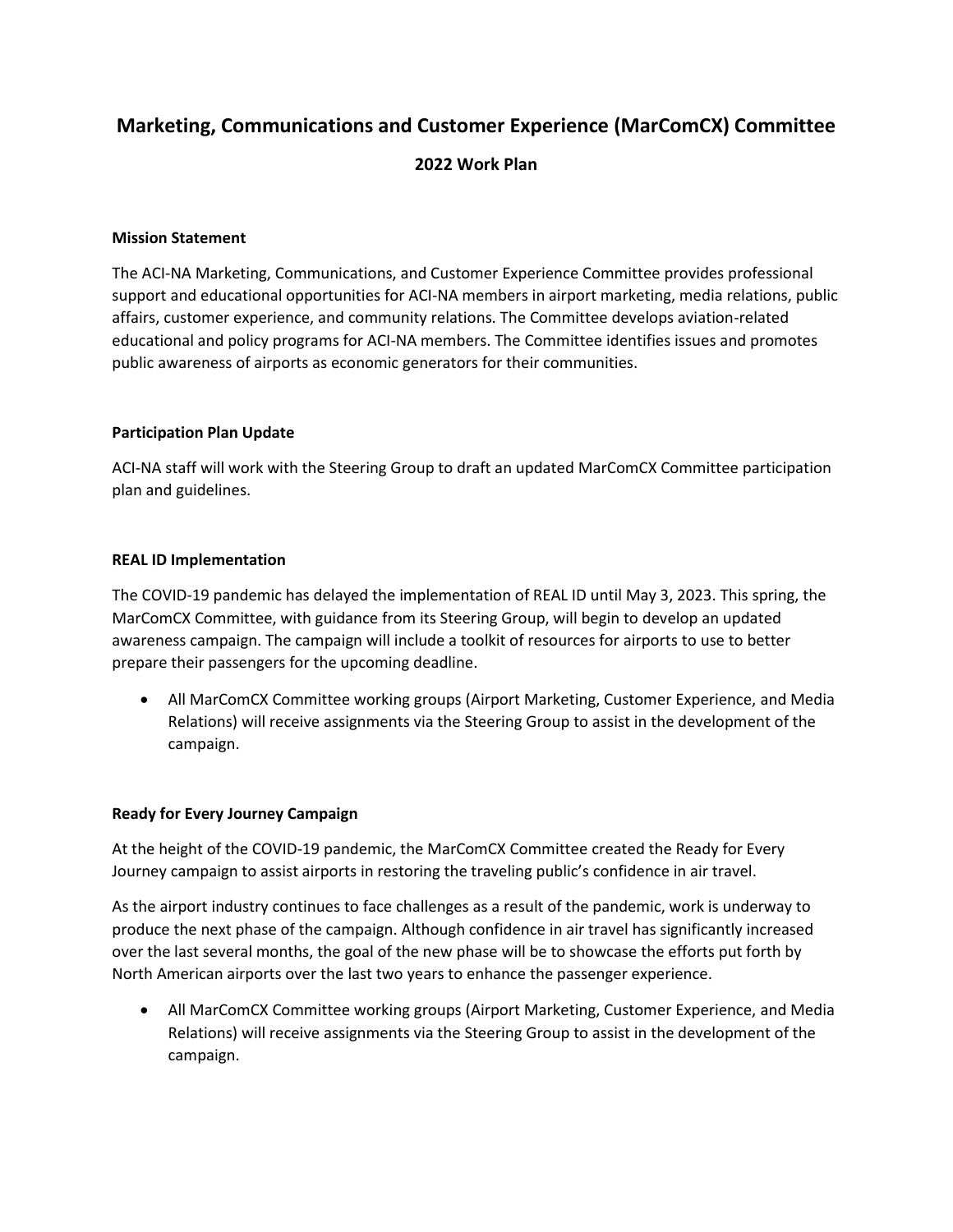## **Guest Experience and Passenger Amenities Survey**

Every couple of years, ACI-NA conducts the Guest Experience and Passenger Amenities Survey in order to observe what services and amenities our member airports offer passengers. The last survey was completed in March 2020, before the onset of the COVID-19 pandemic. This spring, the MarComCX Committee, with efforts led by the Customer Experience Working Group, will update the survey for 2022. The results will be released in late spring/early summer.

- In the fall of 2021, the Customer Experience Working Group reviewed the 2019/2020 survey and provided feedback and additions/edits.
- In addition to the Steering Group, the co-chairs of the Customer Experience Working Group will review the final draft of the updated survey.

## **Airport Trading Cards Program**

With efforts led by the Airport Marketing Working Group, the MarComCX Committee will update guidelines for ACI-NA's Airport Trading Cards program based on current and past participants' feedback. The committee will also work to demonstrate the program's value, growth and benefits to participating airports. The program will reopen in the spring of 2022, with new and returning airports to showcase their cards at ACI-NA's Annual Conference and Exhibition in September.

- ACI-NA staff will work with the Airport Marketing Working Group to update the trading card program's guidelines.
- Airport Marketing Working Group leadership will present the final draft of the program's guidelines to the steering group in late spring/early summer.

## **ACI-NA/AAAE Airport Customer Experience Symposium (ACES)**

Members of the MarComCX Committee have assisted with developing the agenda for the ACI-NA/AAAE Airport Customer Experience Symposium. This event brings together communications and customer experience professionals to discuss the newest trends to enhance the guest experience and volunteer/ambassador programs.

• The ACES planning group (which includes several members of the Customer Experience Working Group) begins working on the symposium agenda in October each year. The group assists with confirming speakers, drafting session descriptions, and planning session execution.

#### **Marketing and Communications Conference**